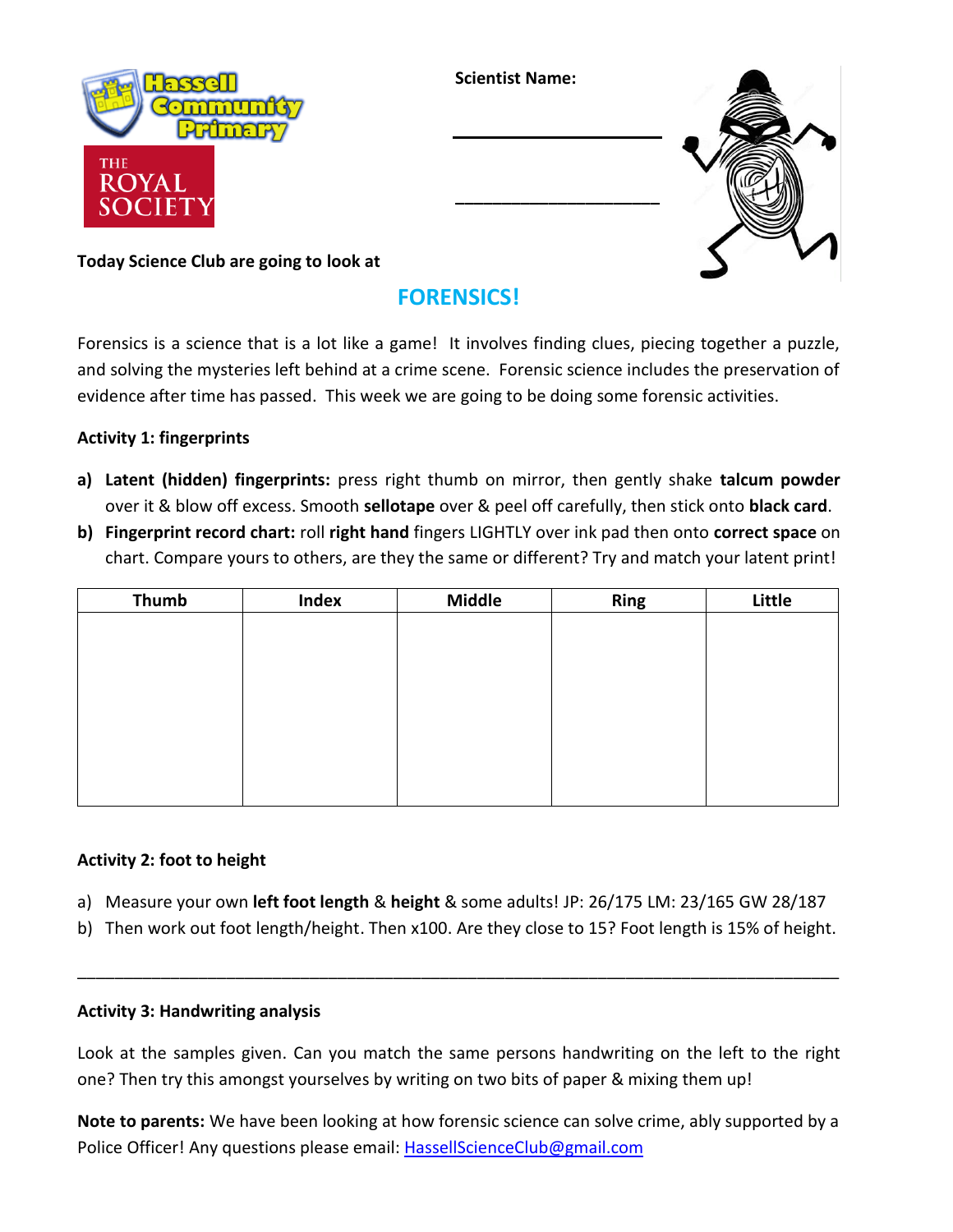#### **FORENSICS QUIZ**

- 1. Are fingerprints unique? YES/NO
- 2. Latent fingerprints work by: using talcum powder to stick onto skin oil OR talcum powder has its own fingerprint?-
- 3. Why is the fourth finger from your thumb called the ring finger? Because it rings when you hit it? Because you can wear a ring on it when you get married or it rhymes with Sing?
- 4. Why do forensic scientists measure feet and height? Because they like smelly feet? They want to see some toes? OR they can work out someone's height by their foot/shoe length?
- 5. Why is DNA important forensically? Because it spells AND backwards? It can identify suspects? You can quickly rule out if someone is innocent or not?
- 6. What can you get DNA evidence off? Hair, saliva, tears or clothes?
- 7. Why do teeth help identify skeletons? Because fillings are unique? Because wear and tear in each person is unique? Or because they can be compared to dental records?
- 8. How long has handwriting analysis been used? 4,500 BC, 500 AD, or 1900 AD?
- 9. What can you NOT tell from handwriting analysis? age, gender, race, religion, whether a person is right- or left-handed, or the future?

\_\_\_\_\_\_\_\_\_\_\_\_\_\_\_\_\_\_\_\_\_\_\_\_\_\_\_\_\_\_\_\_\_\_\_\_\_\_\_\_\_\_\_\_\_\_\_\_\_\_\_\_\_\_\_\_\_\_\_\_\_\_\_\_\_\_\_\_\_\_\_\_\_\_\_\_\_\_\_

10. Forensic science is only second best at identifying criminals. What's number one?